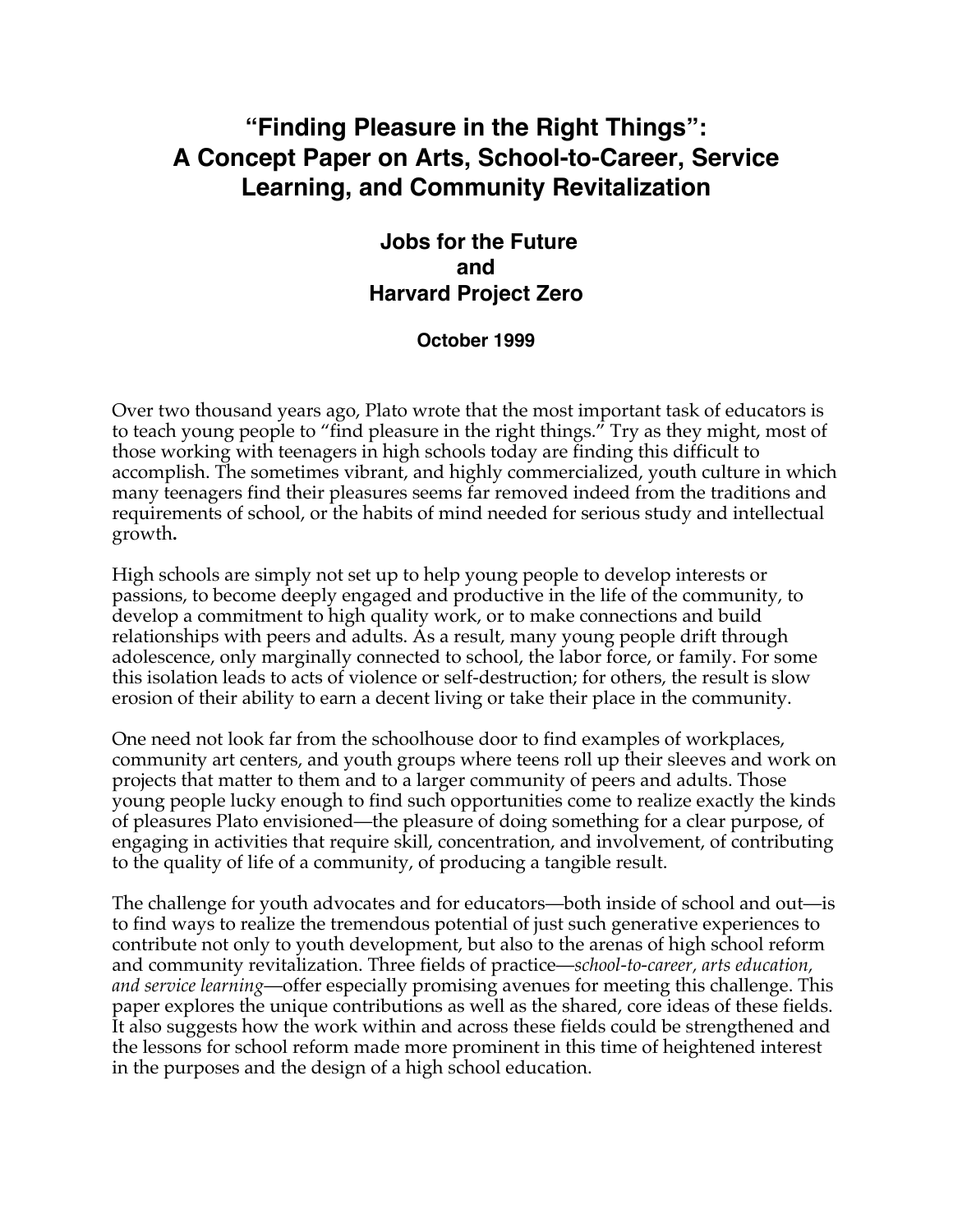### **Creativity, Craft, and Conscience**

S*chool-to-career, arts education, and service learning* each can lay claim to its own unique and innovative ways to contribute to youth development and community development. Arts education, for example, fosters creativity in young people and helps to build a vibrant community in which adolescents are active producers as well as consumers of the arts. By fostering craftsmanship and the skills of high performance workplaces, school-to-work contributes to the economic stability and productivity of the community and sets young people on a path towards high-skill employment. Service learning fosters conscience, providing opportunities for active civic membership by giving young people ways to make contributions to their community.

It is tempting to focus on what is special about each of these fields. After all, each appeals to a somewhat different constituency and, survives, at least in part, by making a case for its unique contribution. Yet many of the best initiatives in each of these fields incorporate aspects of the others. It is not unusual for arts education or service learning programs to focus on the very competencies, such as teamwork and problem solving skills, that employers have identified as most important in the workplace; by the same token, some school-to-career initiatives emphasize the importance of making a contribution to one's community, as well as being productive on the job.

While arts education, school-to-career, and service learning national movements are quite different, in practice—or "on the ground"—the three fields have many shared elements. One reason for the common programmatic strategies is that all three fields share an approach to education that promotes authentic, active, community-connected learning. Although the terminology may differ across the fields, the following core principles frame the work in all three:

- \_ Students learn through *relationships*: with peers, teachers, and a community of adults who use knowledge in realms beyond school.
- \_ Students learn when they are engaged, and *engagement* is most likely when students see a *personal and social value* to what they are learning.
- \_ Students learn through active, in-depth *investigation and exploration.*
- \_ Students learn in *multiple contexts*, through opportunities to address and *reflect on authentic problems*, using the kinds of materials and approaches employed by experts.
- \_ Students become *life-long active learners* through developing *habits of mind and work* such as searching for connections, persistence, and striving for accuracy.

These principles build on emerging knowledge about the power of contextualized and situated learning and on theories of adolescent development. In the throes of developing their sense of who they are and who they might become, adolescents become engaged when their efforts are directed at a real problem or need, or allow them to express their ideas, beliefs and creativity to an audience. Each of these fields offers youth multiple opportunities to test out their own ideas, dreams, and emerging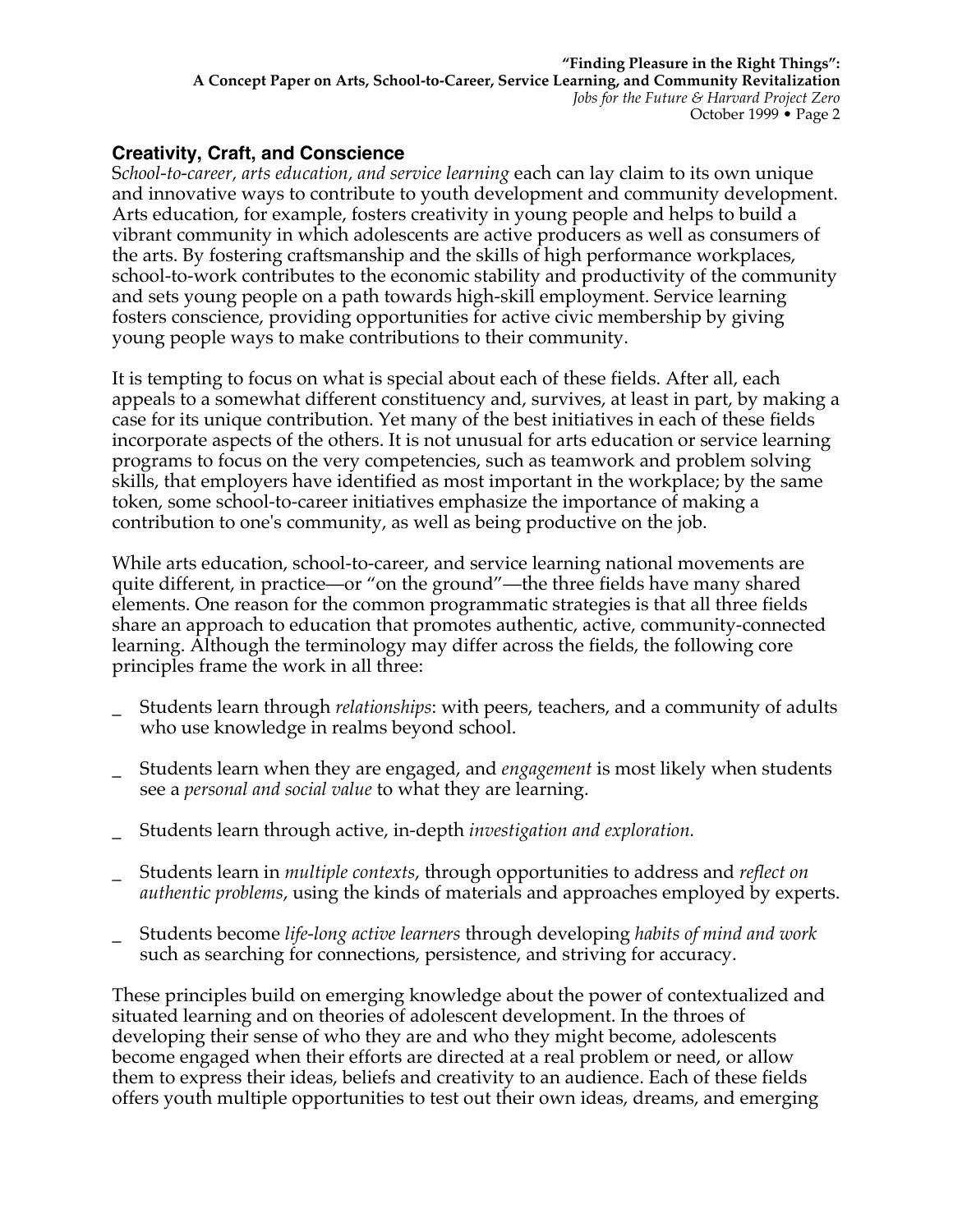identity in the company of adults who both push and support them to do their best work.

One of the central problems adolescents have with school is their impatience about learning concepts or doing exercises that appear to only have value as gateways to more of the same. They simply do not get excited about accumulating points (or grades) toward some still hazy future goal. Although participating in arts, school-to-work, and service helps young people learn skills that will be useful in the future, they are doing so in the context of learning and producing things that matter in the present.

The shared core principles point to another way in which these three fields of practice contribute powerfully to students' growth and development. For many young people it is through participating in the arts, school-to-work and/or service that they first develop notions about what constitutes high quality work. These fields allow them to encounter real world as well as school standards. By observing and emulating adult expertise and producing work for real audiences, students come to understand the importance of setting and meeting high standards and begin the process of developing their own personal standards of mastery.

#### **Model or Marginal?**

Despite the tremendous value young people and educators place on the experiences in these three arenas, each of these fields of practice struggles to sustain its work, both inside and outside of schools. In fact, one of the conundrums of recent high school reform efforts is that many of the very programs cited as models for what schools could become remain marginal and vulnerable, with only a shaky foothold within the institution of the high school.

Practitioners struggle to gain acceptance of school-to-career initiatives, the arts, and service learning as something more than a "special project" or extracurricular experience. At best, students are able to squeeze time into their schedules to gain access to one of these fields through their school's elective offerings. When intensive programs in service learning, school-to-career, or the arts exist, they are often targeted at only one group of students: for example, school-to-career pathways for students deemed unlikely to succeed in the college preparatory track, or an arts magnet program for those with recognized talent in the arts.

Too often, proponents of these approaches to learning operate not only in the margins of schooling, but isolated from each other. A comprehensive high school might offer programs in two or all three of these areas, but the programs are seen as different, even competing, choices for the student rather than a set of practices and approaches to learning that share many features and might be powerfully integrated. Rarely are opportunities taken—or created—to develop meaningful long-term projects that students can carry out either in the school or with community partners.

As educators from all three fields know, public schools, particularly high schools, and school districts harbor many obstacles to the kinds of authentic, active, relationshipbased learning promoted by the fields, from lack of time, to curricular constraints, to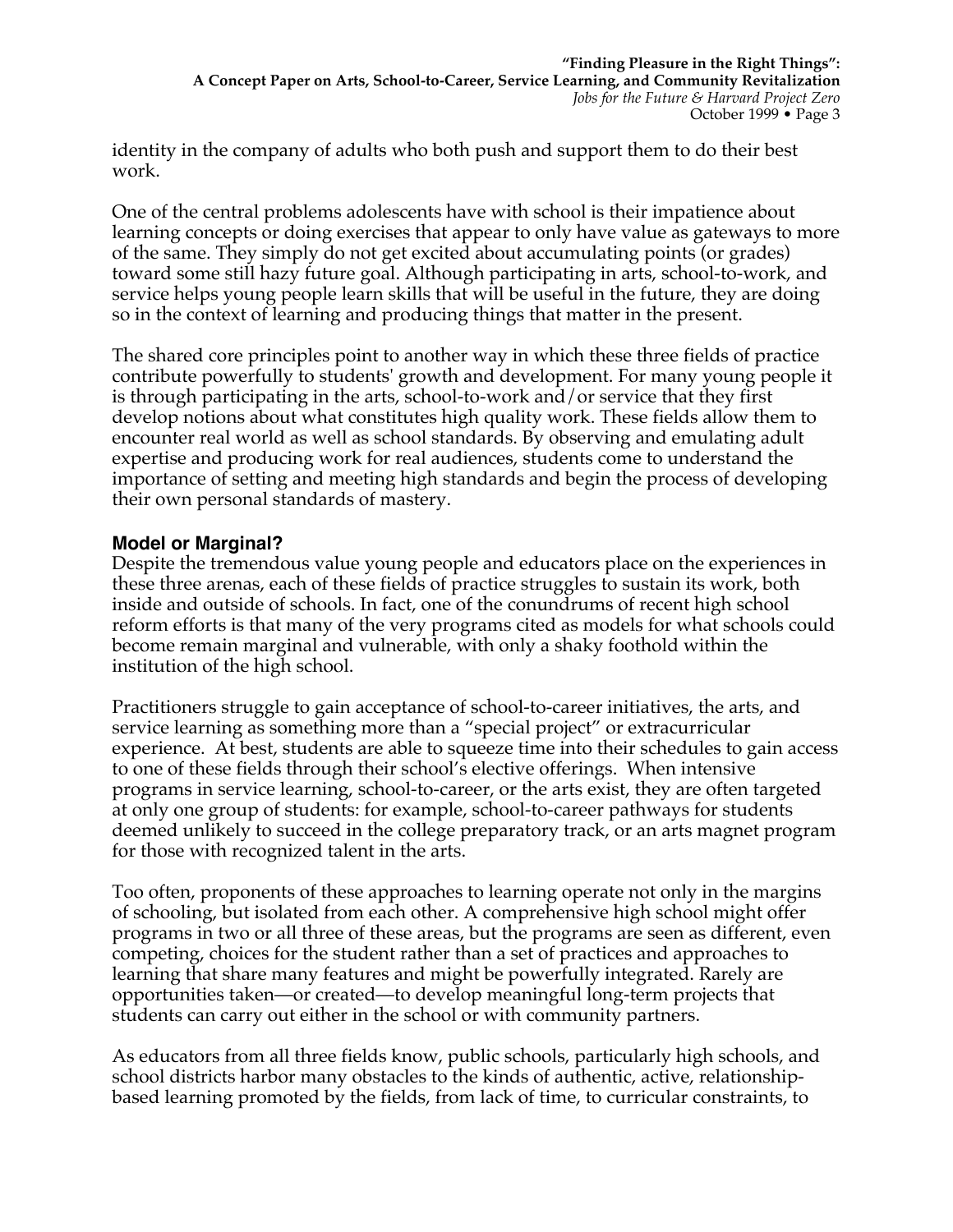lack of training and preparation for teachers and administrators. The greatest obstacle may be a traditional conception of school, shared by many educators and the general public, based on outdated models of teaching and learning.

Ironically, some of what is now being done in the name of school reform appears to be further reinforcing a traditional and narrow set of strategies and subject matters. Teachers and administrators find themselves caught between what they know about the importance to students of meaningful and purposeful work and the mandates from states and districts to make sure that all students have "covered" a particular body of academic knowledge that will be "on the test."

The initial reaction of teachers to the plethora of standards documents—and especially to the imposition of new standardized tests—tends to be one of retrenchment: "Sure they want us to do things differently, but the bottom line is how our kids score on the test. I can't afford to take time for anything else." One problem with this reaction is that it throws teachers back on pedagogical strategies that they are all too aware have not been working for many of their students. It also results in a further narrowing of the kinds of learning experiences available to young people, many of whom already suffer from isolation and restricted access to the world of adult productive activity.

Improving the American system of public education has been a top priority of the electorate and policymakers for well over a decade. Yet the national conversation about school reform draws from a constricted vocabulary, rarely going beyond rhetorical calls for higher standards or the ritual casting about for who or what to blame for low test scores. The most well-intentioned efforts to improve student performance will fail without sufficient attention to student disengagement from the traditional academic curriculum and the disconnection of young people from adults and from their communities—precisely the issues that are addressed by effective arts education, school-to-career, and service learning initiatives.

Such initiatives not only help students attain the learning goals of school, but they also provide a structured and supported way for them to make the transition to adulthood. Collectively, these fields have a lot to teach us about what it takes to engage students in producing high quality work and how we can create a policy environment that supports this outcome. Between the critical ages of 17 and 25 a disturbing number of young people spend significant portions of time detached from school, the labor force, and family connections. To make a real difference in the lives of young people, we must not only help them achieve academically while in high school, but we must also strengthen their engagement in and connection to productive activities that initiate them into adult communities of practice.

## **Moving Forward: What Can Be Done**

What sustains arts education, school-to-career, and service learning in the face of marginalization in schools and public policy? In large part, it is the dedication and work of practitioners, administrators, community partners, and key leaders. At this time of great challenge and opportunity, these individuals must be strategic in the use of their limited resources. The following activities offer opportunities for practitioners,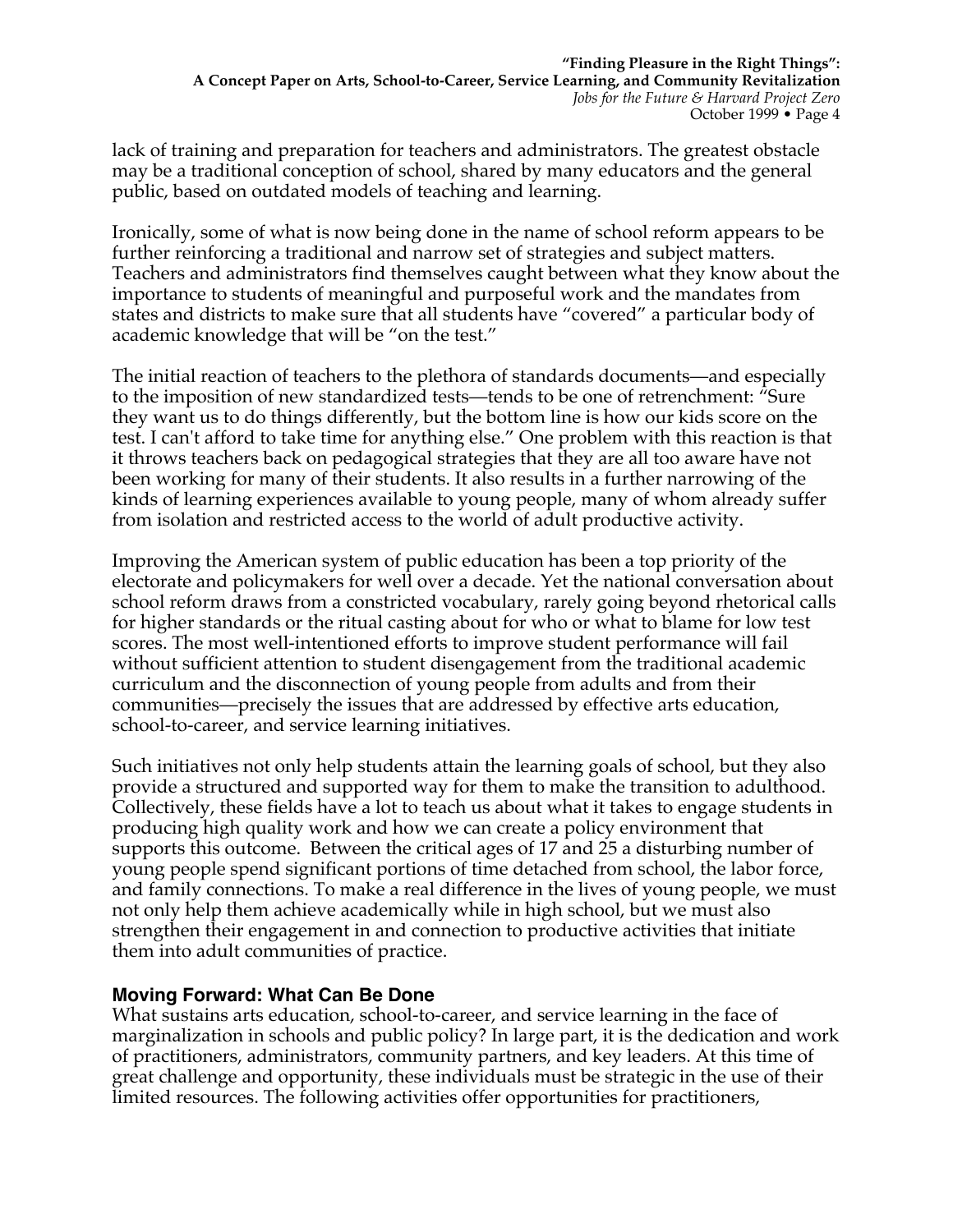community stakeholders, and policymakers to move beyond individual programs and work to sustain and advance the fields collectively.

- \_ **Gather and disseminate evidence of effectiveness.** Each of the three fields has begun to gather a body of evidence in support of their approach. Much of this research focuses on the effectiveness of local programs. For example:
	- · A study using the Search Institute Inventory has demonstrated that, when compared to national averages, students in the Minnesota Center for Art Education Arts High School were more likely to possess many of the "internal assets" that reduce their chances of engaging in risky behaviors.
	- · Research has shown that graduates of ProTech, Boston's longest-standing and most developed school-to-career program, were more likely than their peers, locally and nationally, to graduate from high school, attend college or other postsecondary school, and have a job—and a job that pays higher wages.
	- Dewey Center for Urban Education, a pre-kindergarten- $8<sup>th</sup>$  grade public school of choice in Detroit, has tracked the progress of standardized test scores, attendance, discipline problems and school climate since implementing service learning, and the school has seen improvement in each of these major indicators.

Still, the field and policymakers need more research on promising practices at the program, community, and system levels. As more data on student outcomes and exemplars of practice are documented, the necessary analysis across disciplines of the programmatic elements and policy features that promote success will be possible.

- \_ **Emphasize the value of the core principles and key practices.** In addition to data on student outcomes and exemplars of promising practices, the case for arts education, school-to-career, and service learning is strengthened by each field's connection to the growing field of cognitive science. In the current climate that promotes the "drill and kill" method of teaching and testing, practitioners and advocates of contextual and applied learning must come together to promote more meaningful pedagogy. By emphasizing the value of authentic teaching and learning as well as the specific context or application, arts education, school-to-career, and service learning have greater access to and authority within the current debate on standards and school reform.
- \_ **Work as colleagues across fields of practice.** Despite the commonalties among arts education, school-to-career, and service learning, the three fields tend to operate on parallel tracks with little or no communication among them. Best practices, lessons learned, tools developed, and research findings from any one field have potential value in all three. Furthermore, forging professional links across arts education, school-to-career, and service learning can reduce the isolation of practitioners by connecting them to like-minded members of their communities and to larger, national movements. This broader professional community requires some effort to develop, and the first step in this development is education. Representatives from the three fields need to learn about each other's "language," history, approach, and goals. That provides the basis for a more in-depth discussion of the shared principles and practices as well as potential for collaboration.